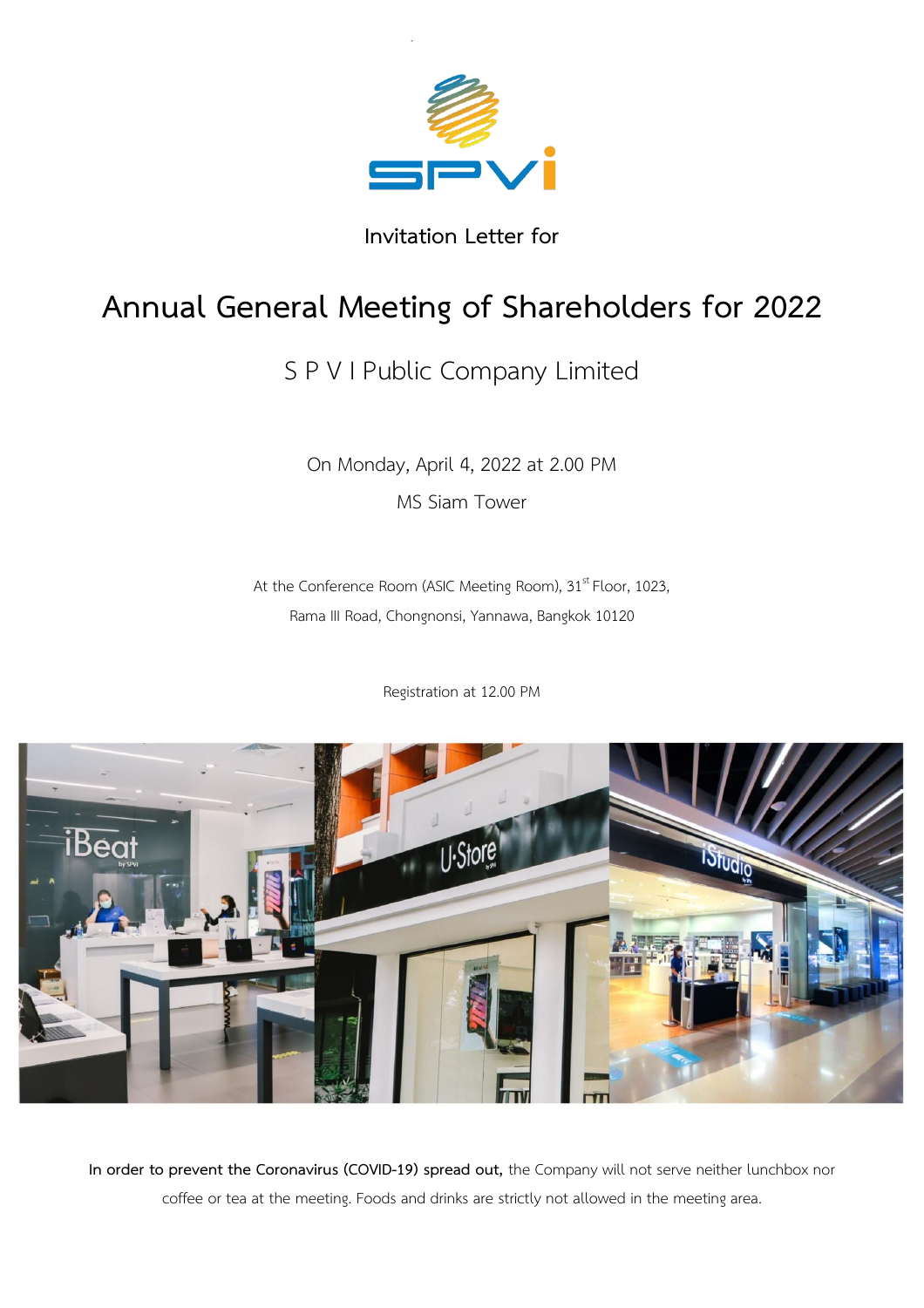March 11, 2022

| Subject : |  | Invitation to the 2022 Annual General Meeting of Shareholders |  |
|-----------|--|---------------------------------------------------------------|--|
|-----------|--|---------------------------------------------------------------|--|

To : All Shareholders of S P V I Public Company Limited

### Enclosures

- 1. A copy of Minute of the Annual General Meeting of Shareholders for 2021 held on April 2, 2021
- 2. Annual Report 2021 (Form 56-1 One Report) of the Company in which the Statement of Financial Position and the Statement of Comprehensive Income for the year ended December 31, 2021 in QR Code.
- 3. Information of directors in replacement of those who retired by rotation
- 4. The Article of Association regarding the Shareholder's Meeting and Voting Procedures
- 5. Documents and evidence identifying shareholders and proxies eligible to register, attend and vote at the Meeting
- 6. Definition and information of Independent Directors to present as proxy
- 7. Proxy form
- 8. The map of meeting venue
- 9. Precautionary Measures and Guideline for the 2022 Annual General Meeting of Shareholders under the Circumstance of Coronavirus Disease 2019 (COVID-19).

Notice is hereby given by the Board of Directors of S PV I Public Company Limited ("The Company") that the Annual General Meeting of Shareholders for 2022 shall be held on Monday, April 4, 2022 at 2.00 PM at the Conference Room (ASIC Meeting Room), 31<sup>st</sup> Floor, MS Siam Tower, No. 1023, Rama III Road, Bangpongpang, Yannawa, Bangkok 10120. The agenda is as follows:

### **Agenda No. 1 To consider and certify the Minute of 2021 Annual General Meeting of Shareholders**

Purpose and Rationale : The 2021 Annual General Meeting was held on April 2, 2021 and the minutes were prepared and sent to the Stock Exchange of Thailand within 14 days from the date of General Meeting of Shareholders. The details were publicly disclosed on the Company's website (www.spvi.co.th/en/shareholdersmeeting2021-en) and the Company has not received any request to amend the said minutes.

The Board's Opinion : The Board considered appropriate to propose the meeting to certify the Minute of 2021 Annual General Meeting as they were accurately recorded as shown in Attachment 1.

### **Agenda No. 2 To acknowledge the Company's 2021 operating results**

Purpose and Rationale : The Company has summarized the operating results of the fiscal year ended December 31, 2021 and recorded its Total Revenue of 5,573.25 Million Baht and Net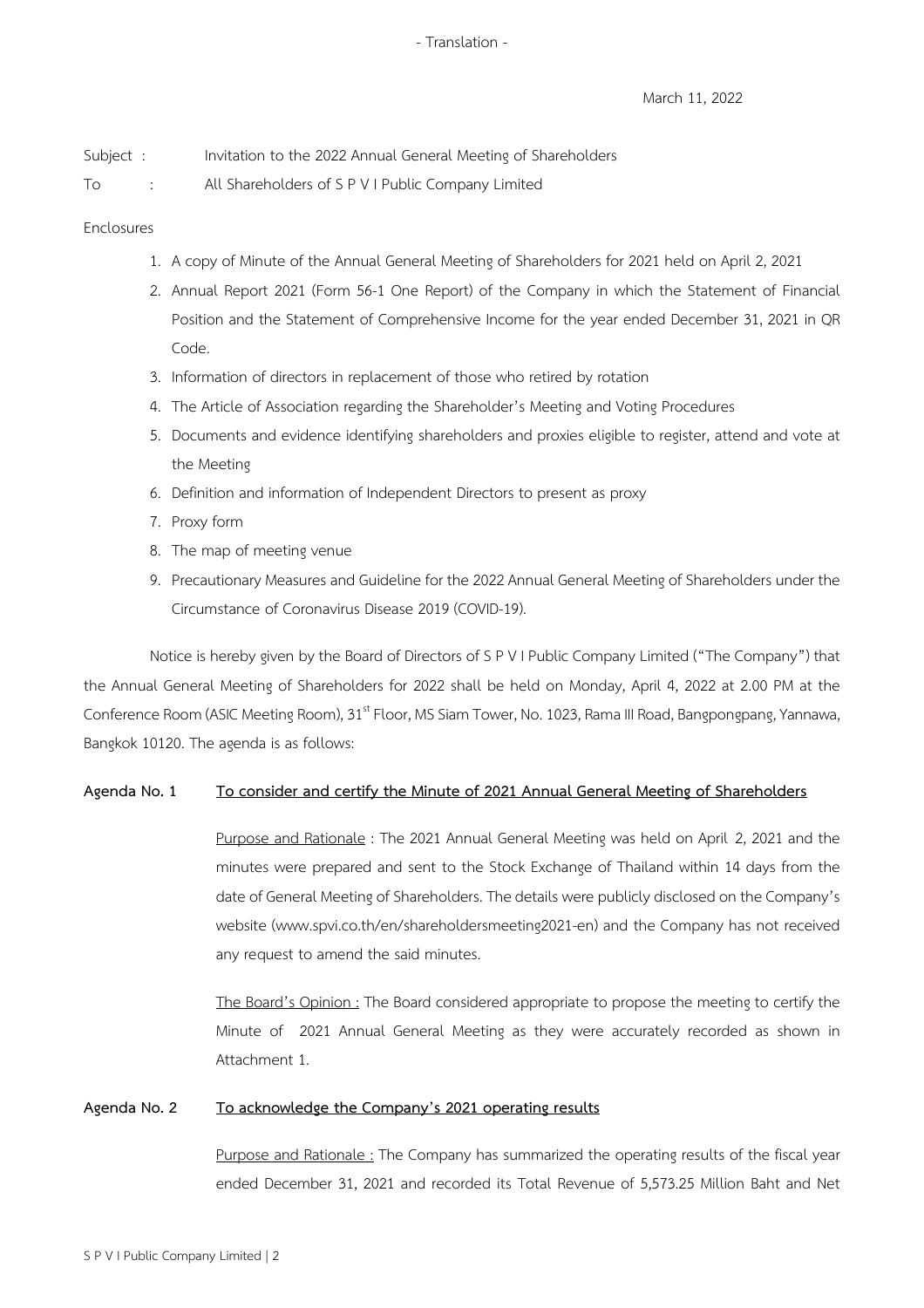Profit of 125.56 Million Baht. The details of Company's operating results was presented in the enclosed 2021 Annual Report (Form 56-1 One Report) in QR Code form. (Attachment 2)

The Board's Opinion : The Board considered appropriate to acknowledge Shareholders the Company's operating results and 2021 Annual Report (Form 56-1 One Report) in the meeting.

### **Agenda No. 3 To consider and approve the Statement of Financial Position and the Statement of Comprehensive Income for the year ended December 31, 2021**

Purpose and Rationale : According to the Public Limited Companies Act, B.E. 2535, Section 112, The Board of Directors has prepared the Statement of Financial Position and the Statement of Comprehensive Income for the year ended December 31, 2021 which have been audited by the Certified Public Accountant prior to submit to shareholders' meeting for approval

The Board's Opinion : The Board has agreed to present in the shareholders' meeting the Company's Statement of Financial Position and the Statement of Comprehensive Income for the year ended December 31, 2021 which have been audited by the Certified Public Accountant as the details in the Annual Report (Form 56-1 One Report) as Attachment 2

### **Agenda No. 4 To consider and approve the dividend payment and acknowledge the profit apportionment as legal reserve from operating result for the year ended December 31, 2021 and to determine the record date to entitle to receive dividends.**

Purpose and Rationale : According to the Public Limited Companies Act, B.E. 2535, Section 115, the Company has to pay dividends out of profits. As well as, the Section 116 and Article no. 50 of the Company's Article of Association required the Company to allocate not less than 5 percent of annual net profit, after deducting for retained loss (if any) to legal reserve until such reserve has amounted to a level equal to not less than 10 percent of the registered capital.

The Company has a policy to pay dividends at the rate of not less than 40 percent of net profits after income tax. However, the Company may assign the dividend rate less than the rate set above if the Company is required to invest that amount of net profit to further expand the Company's operations.

The Board's Opinion : The Board agreed to propose approval for the apportionment of profits from the Company' operating results in 2021 and the dividend payment as per details below:

- Refer to the Company's operating result for the year ended December 31, 2021, the Company had a net profits of 125,561,639 baht. The Board proposed dividend payment at the rate of 0.175 baht per share (0.50 baht Par Value) totaling 70,000,000 baht. The Record Date of the list of shareholders entitled to receive the dividend is on March 3, 2022 and the dividend payment date will be on April 25, 2022. (Nevertheless, the right to receive such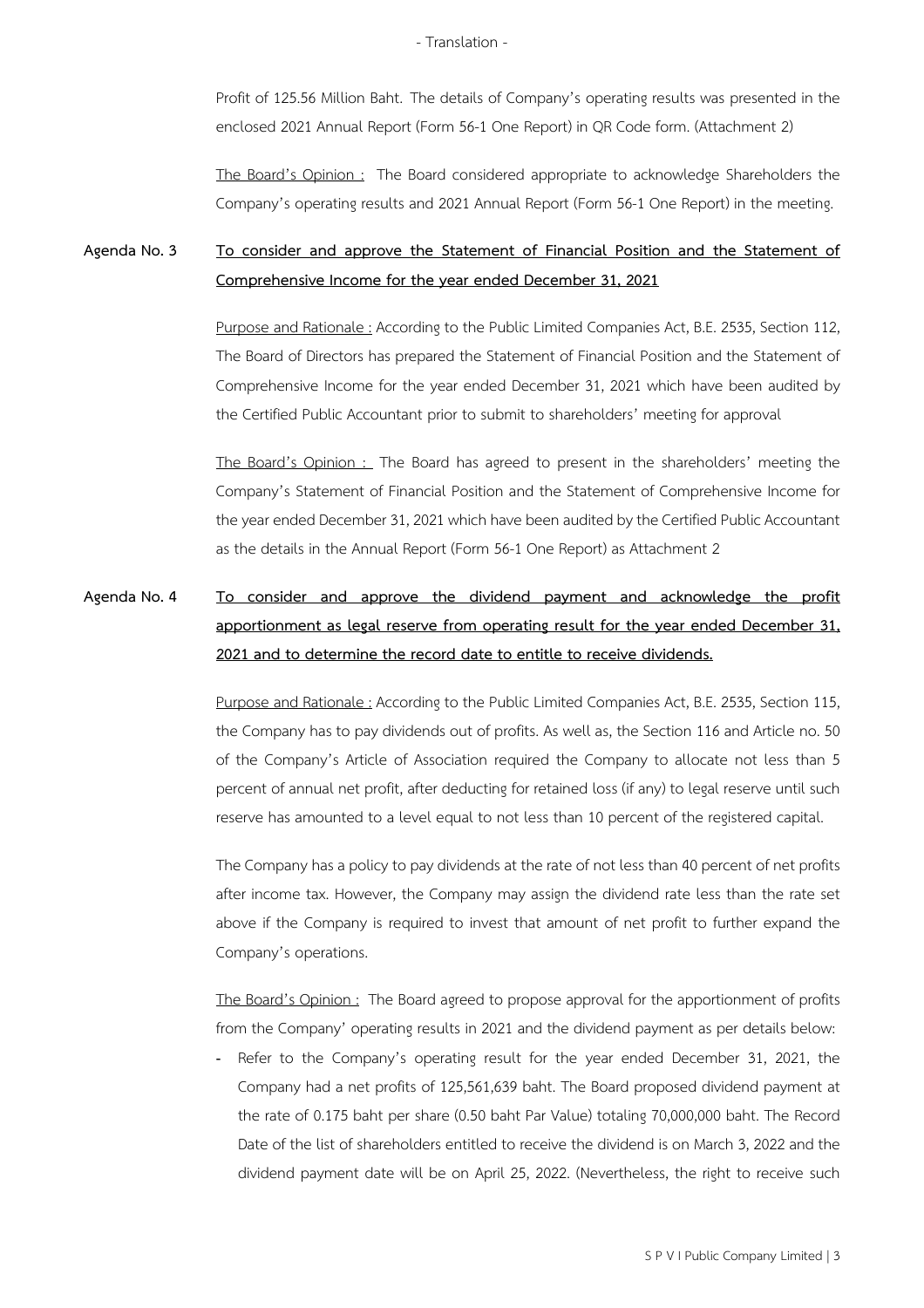dividend is still uncertain until it is approved by the Annual General Meeting of Shareholders 2022)

- Acknowledge the profit apportionment as legal reserve from operating result 2021. The Company has apportioned profit as legal reserve as per required amount. Therefore, it is not necessary to consider additional profit apportionment as legal reserve.

| Information of dividend payment comparing to last fiscal year. |  |  |
|----------------------------------------------------------------|--|--|
|----------------------------------------------------------------|--|--|

| Detail of Dividend Payment                      | Fiscal Year 2020 | Fiscal Year 2021 |
|-------------------------------------------------|------------------|------------------|
| Net Profit (Baht)                               | 73,301,193       | 125,561,639      |
| No. of Share (Share)                            | 400,000,000      | 400,000,000      |
| Dividend per Share (Baht)                       | 0.11             | 0.175            |
| Total Dividend Payment (Baht)                   | 44,000,000       | 70,000,000       |
| Percentage of Dividend Payment<br>(Approximate) | 60 percent       | 56 percent       |

This dividend payment rate is in accordance with the Company's dividend payment policy

### **Agenda No. 5 To consider the appointment of Directors to replace the Directors retiring by rotation.**

Purpose and Rationale : According to the Public Limited Companies Act, B.E. 2535 and Clause 18 of the Company's Article of Association determined that one-third, or the nearest number of the Board of Directors shall retire each year at the Annual General Meeting. The Directors who retired by rotation in 2022 are as follows:

| Name - Lastname             | Position                                          |
|-----------------------------|---------------------------------------------------|
| 1. Mr. Teera Aphaiwongse    | Chairman of the Board (Independent Director),     |
|                             | Chairman of Audit Committee,                      |
|                             | Chairman of Nomination and Remuneration Committee |
| 2. Mr. Trisorn Volyarngosol | Director,                                         |
|                             | Executive Director,                               |
|                             | Member of the Risk Management,                    |
|                             | Managing Director                                 |
| 3. Mr. Sophon Intanate      | Director                                          |

In 2022 Annual General Meeting, the Company provided an opportunity for shareholders to nominate qualified candidates for election as the Company's Directors to the Board to consider in advance since December 1-31, 2021 via the Company's website which has no shareholder nominated a candidate for directorship.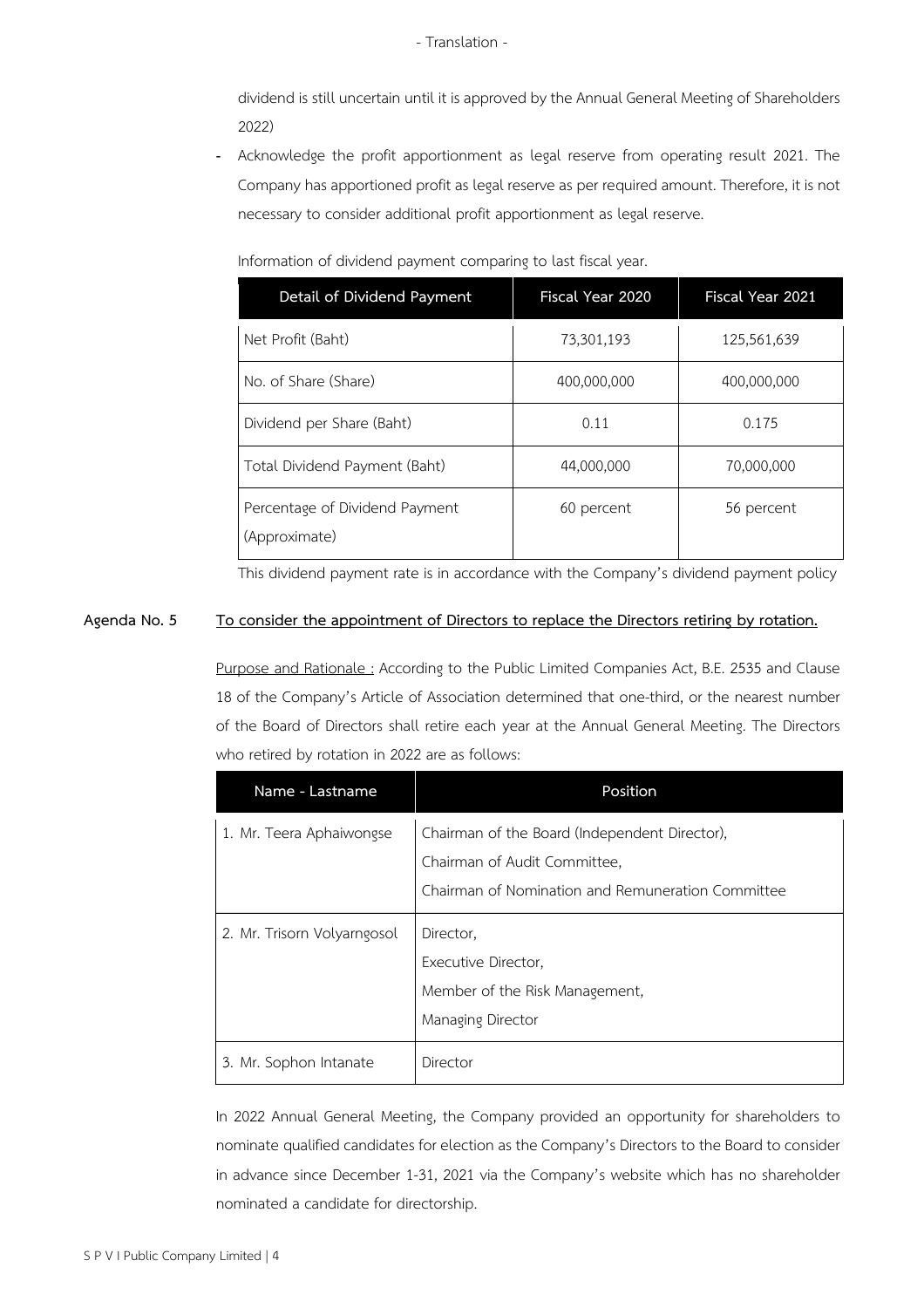The Nomination and Remuneration Committee, with the exception of the members who had a conflict of interest, has considered the qualification of directors as prescribed in relevant laws and the Company's Articles of Association and agreed that these 3 retiring directors including Mr. Teera Aphaiwongse, Mr. Trisorn Volyarngosol and Mr. Sophon Intanate are qualified in accordance with the Public Limited Company Act BE 2535 and the Notification of the Securities and Exchange Commission and the Notification of the Stock Exchange of Thailand. Their knowledge, capabilities, experience in various fields, moral and ethical as well as their performance as the members of committee or sub-committee are satisfied throughout the period of tenure. The Nomination and Remuneration Committee recommends the Company's Board of Directors to propose in the Annual General Meeting of Shareholders to reappoint these 3 directors to serve for another term of services.

The Board's Opinion : The Board, with the exception of the members who had a conflict of interest, considered and agreed that these 3 Directors had the appropriated qualifications in accordance to the Public Limited Company Act, BE 2535. Their knowledge, capabilities and experience in the business related to the Company will be able to improve the Company's operating performance. The Boards agreed to reappoint these 3 Directors to serve for another term of services. The Directors list is as follows:

- 1. Mr. Teera Aphaiwongse
- 2. Mr. Trisorn Volyarngosol
- 3. Mr. Sophon Intanate

In addition, the persons nominated as Independent Director, namely, Mr. Teera Aphaiwongse is capable of expressing their opinions independently and meet all the qualifications stipulated in the relevant regulations. Details of each Director's age, number and percentage of shareholding, educational background, expertise, work experience, and board-meeting attendance are provided in Attachment 3.

#### **Agenda No. 6 To consider and approve the remunerations of the Directors**

Purpose and Rationale : According to Clause 33 of the Company's Article of Association, The Company's Directors are eligible to receive remuneration in the form of prize, meeting allowance, bonus or the benefits in other form as per the regulations or the considerations in the Shareholders' meeting.

The Board's Opinion : The Board agreed to propose approval for the remuneration of the Directors. The details as follows:

### **6.1 Consider approval bonus for the directors in accordance with the operating result for the year ended December 31, 2021**

The operating result for the year ended December 31, 2021 as per following;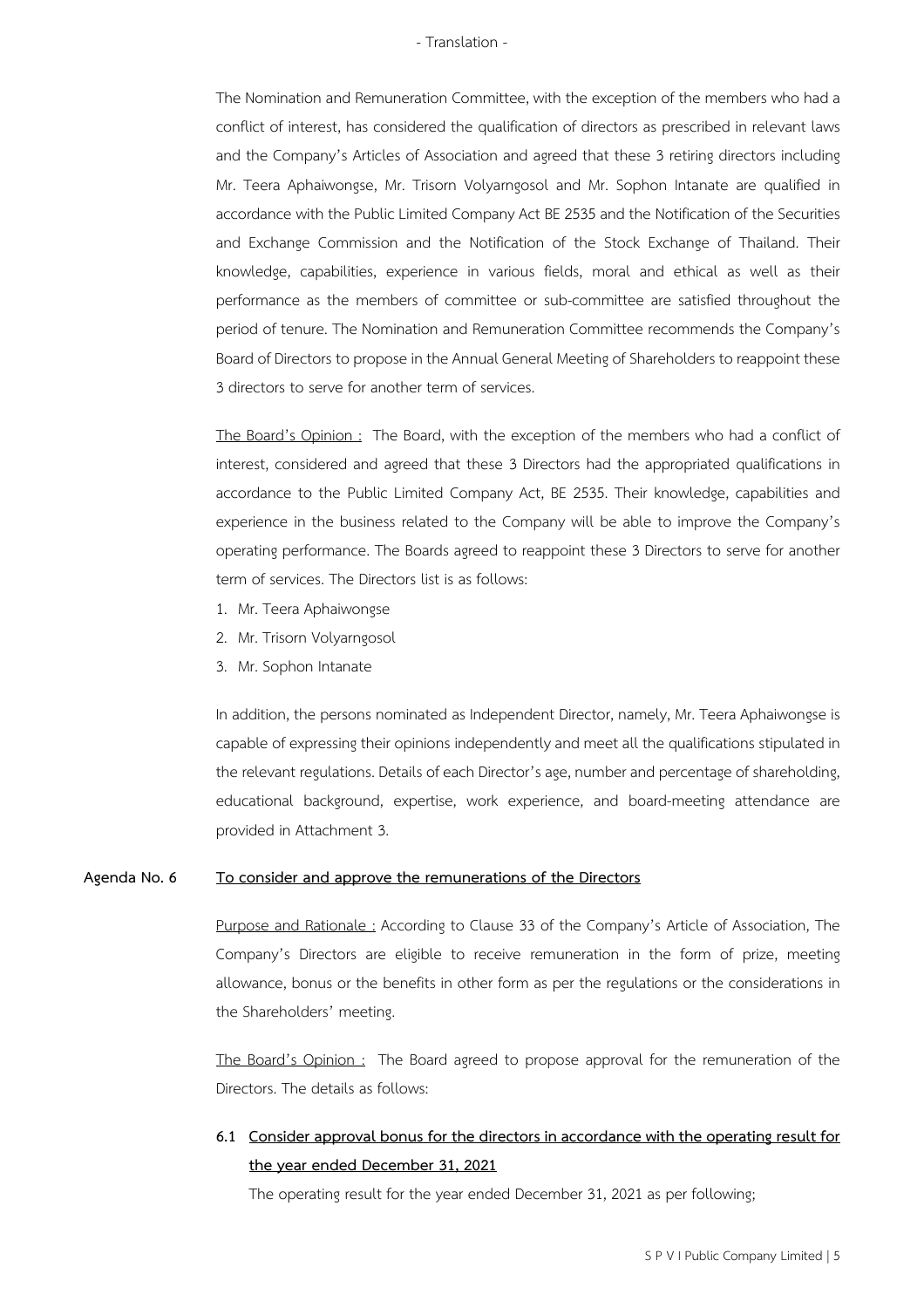| <b>Operating Result</b> | Year 2020     | Year 2021     | Increased<br>(Decreased) |
|-------------------------|---------------|---------------|--------------------------|
| Revenue (Baht)          | 3,634,969,667 | 5,573,258,929 | 1,938,289,262<br>53.32%  |
| Net Profit (Baht)       | 73,301,193    | 125,561,639   | 52,260,446<br>71.29%     |

The Nomination and Remuneration Committee has considered the bonus for directors as per appropriateness in accordance to the operation result of the company, role and responsibilities and individual performance of each director.

| information or bonus payment companity to tast riseat year |                                                                                                                    |                                   |                                   |  |
|------------------------------------------------------------|--------------------------------------------------------------------------------------------------------------------|-----------------------------------|-----------------------------------|--|
| Name - Last Name                                           | Position                                                                                                           | <b>Fiscal Year</b><br>2020 (Baht) | <b>Fiscal Year</b><br>2021 (Baht) |  |
| 1. Mr. Teera Aphaiwongse                                   | Chairman of the Board<br>Chairman of Audit Committee<br>Chairman of Nomination and<br>Remuneration Committee       | 450,000                           | 520,000                           |  |
| 2. Mr. Narathorn Wongvises                                 | Director<br>Chairman of the Risk Management<br>Committee                                                           | 200,000                           | 240,000                           |  |
| 3. Mr. Min Intanate                                        | Director<br>Executive Chairman                                                                                     | 200,000                           | 240,000                           |  |
| 4. Mr. Trisorn Volyarngosol                                | Director<br><b>Executive Director</b><br>Members of the Risk<br>Management Committee<br>Managing Director          |                                   |                                   |  |
| 5. Mrs. Petcharat Volyarngosol                             | Director<br><b>Executive Director</b><br>Member of the Risk Management<br>Committee<br>Vice President - Operations |                                   |                                   |  |
| 6. Mr. Sophon Intanate                                     | Director                                                                                                           | 200,000                           | 240,000                           |  |
| 7. Mr. Sujin Suwannagate                                   | Independent Director<br>Member of Audit Committee<br>Member of Nomination and<br>Remuneration Committee            | 200,000                           | 240,000                           |  |

### Information of bonus payment comparing to last fiscal year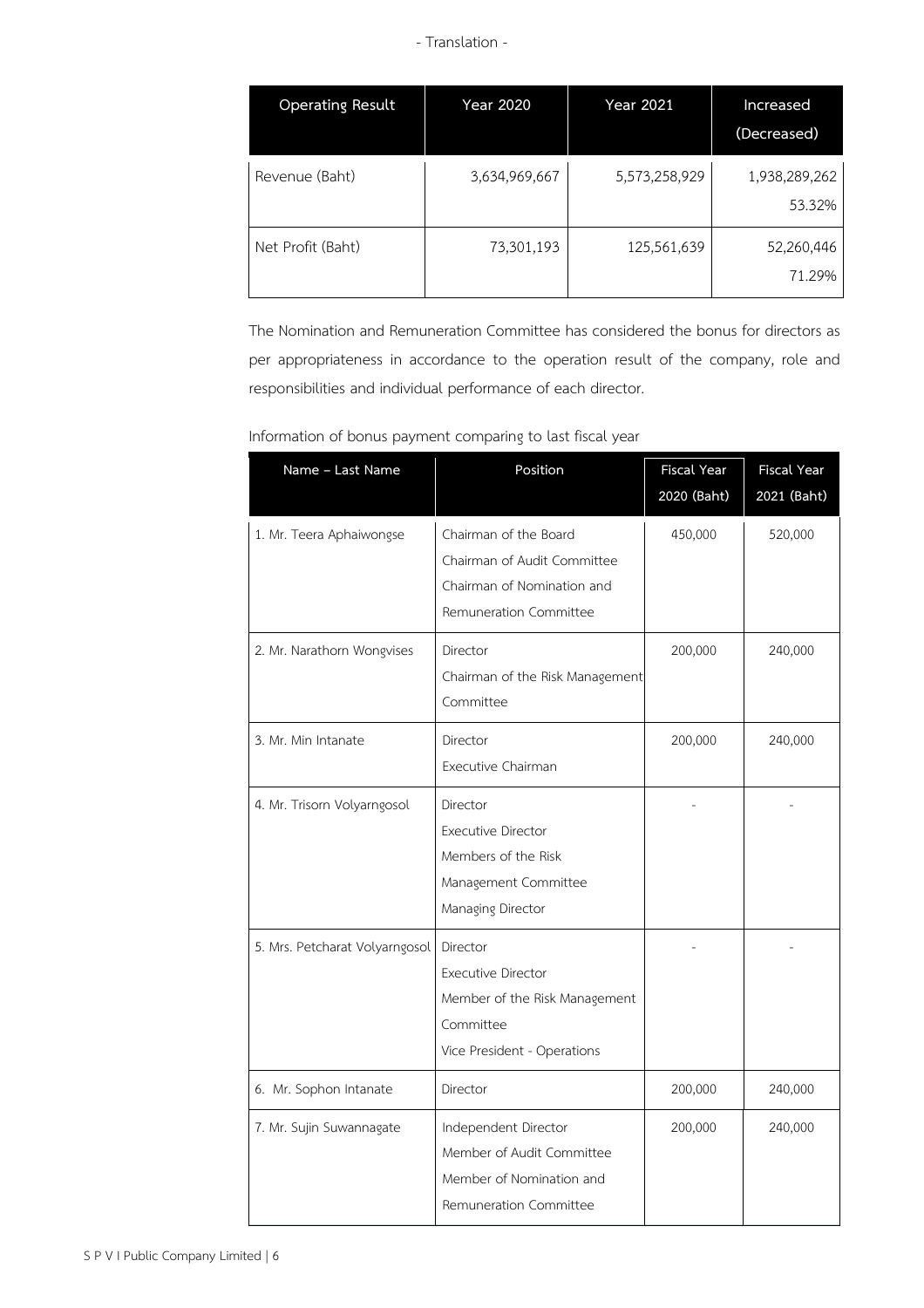| Name - Last Name          | Position                                                                                                | <b>Fiscal Year</b><br>2020 (Baht) | <b>Fiscal Year</b><br>2021 (Baht) |
|---------------------------|---------------------------------------------------------------------------------------------------------|-----------------------------------|-----------------------------------|
| 8. Mrs. Susama Rativanich | Independent Director<br>Member of Audit Committee<br>Member of Nomination and<br>Remuneration Committee | 200,000                           | 240,000                           |
|                           | Total                                                                                                   | 1,450,000                         | 1,720,000                         |

Mr. Trisorn Volyarngosol and Mrs. Petcharat Volyarngosol proposed not to receive the bonus from Director Position because they are the Company's permanent employee.

The Board's Opinion : The Board agreed to propose in the Annual General Meeting to approve the proposed bonus payment from operating results for the year ended December 31, 2021 for the Directors.

### **6.2 Consider approval the 2022 remuneration for directors**

The Nomination and Remuneration Committee has considered remuneration for individual directors in accordance with the role and responsible of individual director and such remunerations are in appropriate rate comparing to the market and the listed company in the same business size. As well as, such remunerations are in sufficient rate to motivate and maintain the quality directors with the company. The committee recommended the Board of Director to propose in the Annual General Meeting of Shareholder to approve 2022 as following details;

| Name - Last Name                          | Position                                | 2021<br>(Baht/Month) | 2022<br>(Baht/Month) |
|-------------------------------------------|-----------------------------------------|----------------------|----------------------|
| 1. Mr. Teera Aphaiwongse                  | Chairman of the Board                   | 130,000              | 130,000              |
|                                           | Chairman of Audit Committee             | 20,000               | 20,000               |
| 2. Mr. Sujin Suwannagate                  | Vice Chairman (Independent<br>Director) |                      | 60,000               |
|                                           | Independent Director                    | 40,000               |                      |
|                                           | Member of Audit Committee               | 10,000               | 10,000               |
| 3. Mr. Min Intanate                       | Director                                | 40,000               | 40,000               |
| 4. Mr. Narathorn Wongvises                | Director                                | 40,000               | 40,000               |
| 5. Mr. Trisorn Volyarngosol (1),(2)       | Director                                |                      |                      |
| 6. Mrs. Petcharat Volyarngosol<br>(1),(2) | Director                                |                      |                      |
| 7. Mr. Sophon Intanate                    | Director                                | 40,000               | 40,000               |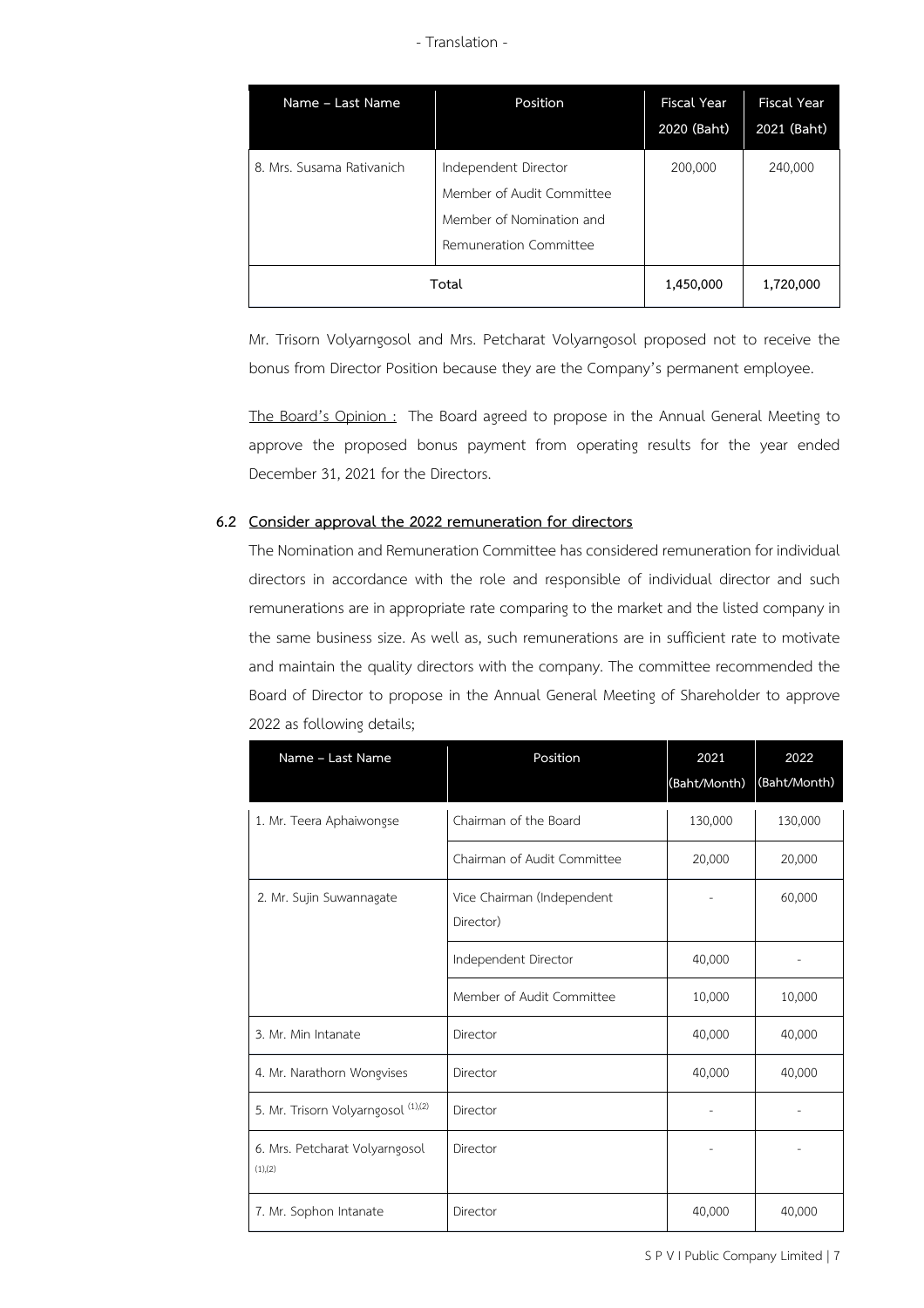| Name - Last Name          | Position                  | 2021<br>(Baht/Month) | 2022<br>(Baht/Month) |
|---------------------------|---------------------------|----------------------|----------------------|
| 8. Mrs. Susama Rativanich | Independent Director      | 40,000               | 40,000               |
|                           | Member of Audit Committee | 10,000               | 10,000               |

• Meeting Allowance for Directors who attend the meeting is 5,000 Baht per attendance

- Meeting Allowance for the Nomination and Remuneration Committee who attend the meeting is 5,000 Baht per attendance
- Meeting Allowance for the Risk Management Committee is 5,000 Baht per attendance

#### Remark:

- Mr. Trisorn Volyarngosol and Mrs. Petcharat Volyarngosol proposed not to receive remuneration of the Director because they are the Company's permanent employee.
- The member of Risk Management Committee shall not receive meeting allowance because they are the Company's executives
- The company shall pay the meeting allowance to the directors who attend the meeting only
- Other benefits (special compensation) None-

The Board's Opinion: The Board agreed with the Nomination and Remuneration Committee to propose in the Annual General Meeting to approve the proposed 2022 remuneration for the Directors.

### **Agenda No. 7 To consider and approve the appointment of the Company's external auditors and the audit fees**

Purpose and Rationale : According to the Section 120 of the Public Limited Companies Act, B.E.2535 (1992), at annual ordinary meeting of shareholders of each year, there shall be an appointment of an auditor and the determination of an audit fee of the Company. In addition, the Securities and Exchange Commission no. 75/2561 subject to criteria, conditions, and procedures for reporting, disclosure of the financial position and operating results of the Company that issued the securities (no. 14), the Company has to rotate the external auditors when they had performed their duties for 7 consecutive fiscal years. Such external auditors must cease performing audit services for the Company for 5 consecutive fiscal years. The rotation is not necessary to be replaced by the new audit firm. The Company can appoint new individual auditor from current audit firm.

The proposed auditors are the auditors who had performed their duties for less than 7 consecutive fiscal year.

The Audit Committee has considered in subject of audit fee and the expertise and deemed that the EY Office Company Limited is generally accepted for its experiences and reputations. As well as the proposed audit fee is reasonable. In addition, the EY Office Company Limited is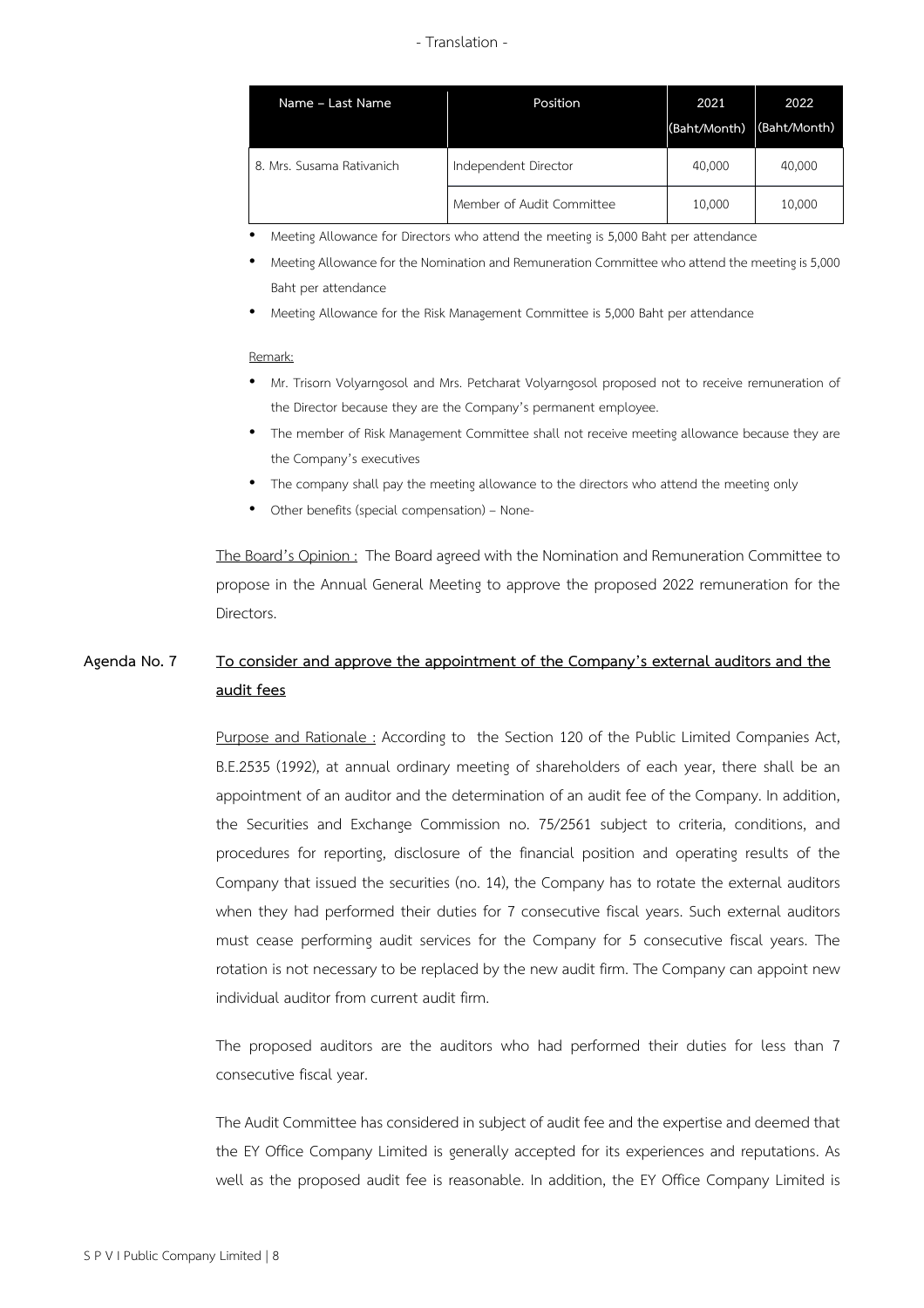independent and has no conflict of interest with the Company, the management, the majority shareholders or any other related person as well as no subsidiary.

The Audit Committee has agreed with the Executive Committee to propose the Board to propose in General Meeting of Shareholders to appoint auditors from the EY Office Company Limited to be the Company's auditors for 2022. The list of auditors as follows:

| Name of Auditor               | <b>CPA Registration</b><br>No. | Number of years<br>certified on the<br>Company's<br>financial statements |
|-------------------------------|--------------------------------|--------------------------------------------------------------------------|
| Miss Kamontip Lertwitworatep  | 4377                           |                                                                          |
| Miss Sathida Rattananurak     | 4753                           | $2(2018 - 2019)$                                                         |
| Miss Patcharawan Koonarangsri | 6650                           | 2 (2020-2021)                                                            |

The Board's Opinion : The Board has agreed to propose in the shareholders' meeting to approve the appointment of Miss Kamoltip Lertwitworatep CPA Registration No. 4377 and/or Miss Sathida Rattananurak CPA Registration No. 4753 and/or Miss Patcharawan Koonarangsri CPA Registration No. 6650 of EY Office Company Limited as the Company's auditors and the audit fee is 1,300,000 baht per year.

| Description                          | EY Office Company Limited |           | Increase   |
|--------------------------------------|---------------------------|-----------|------------|
|                                      | 2021                      | 2022      | (Decrease) |
| Audit Annual Financial Statement     | 835,000                   | 835,000   |            |
| Review Quarterly Financial Statement | 435,000                   | 465,000   | 30,000     |
| Total                                | 1,270,000                 | 1,300,000 | 30,000     |

Remark:

1. The audit fee set above is excluded other expenses that are charged per actual.

2. The Company has no subsidiary.

#### **Agenda No. 8 To consider other issue (if any)**

The Company has scheduled the Record Date on March 3, 2022 to collect the name of shareholders who have the right to attend the shareholder's meeting 2022.

All shareholders shall be invited to attend the meeting on the aforementioned date, time and venue. To accommodate attendants, the registration will be opened at 12.00 PM.